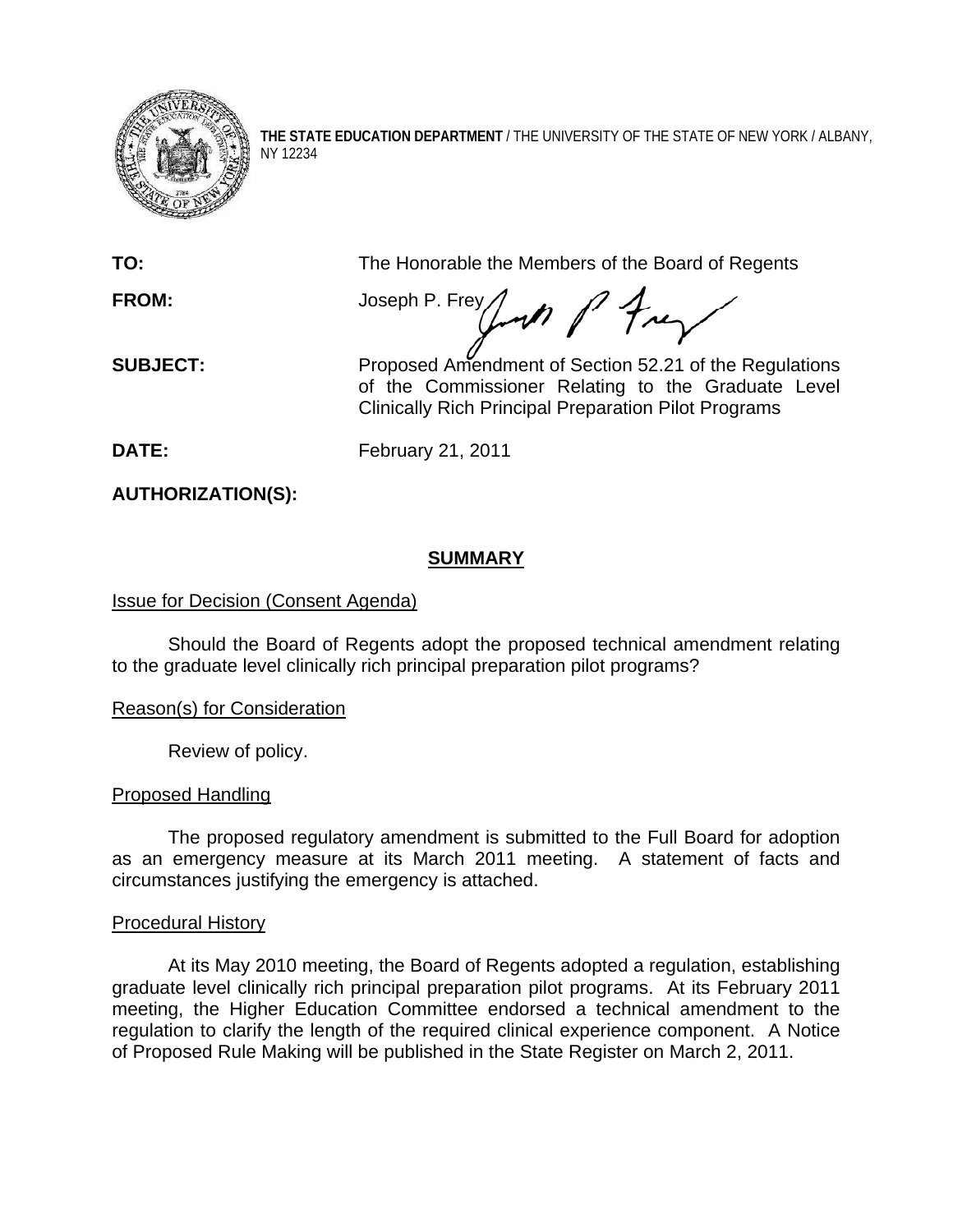#### Background Information

The regulation adopted in May 2010 required, among other things, that the pilot programs include at least one continuous school year of mentored clinical experience. In February 2011, the Board endorsed a technical modification to the one school year requirement to provide program providers with the flexibility they need to be as innovative as possible. To add this flexibility, the proposed amendment changes the required clinical experience component of the pilot programs to require up to one continuous school year of mentored experience.

#### Recommendation

.

VOTED: That subclause (3) of clause (d) of subparagraph (v) of paragraph (7) of subdivision (c) of section 52.21 of the Regulations of the Commissioner of Education is amended, effective March 11, 2011, as an emergency action upon a finding by the Board of Regents that such action is necessary for the preservation of the general welfare in order to ensure that the proposed amendment, with the technical amendment, remains continuously in effect until it can be adopted as a permanent rule.

#### Timetable for Implementation

 If adopted at the March Regents meeting, the proposed amendment will become effective as an emergency rule on March 11, 2011.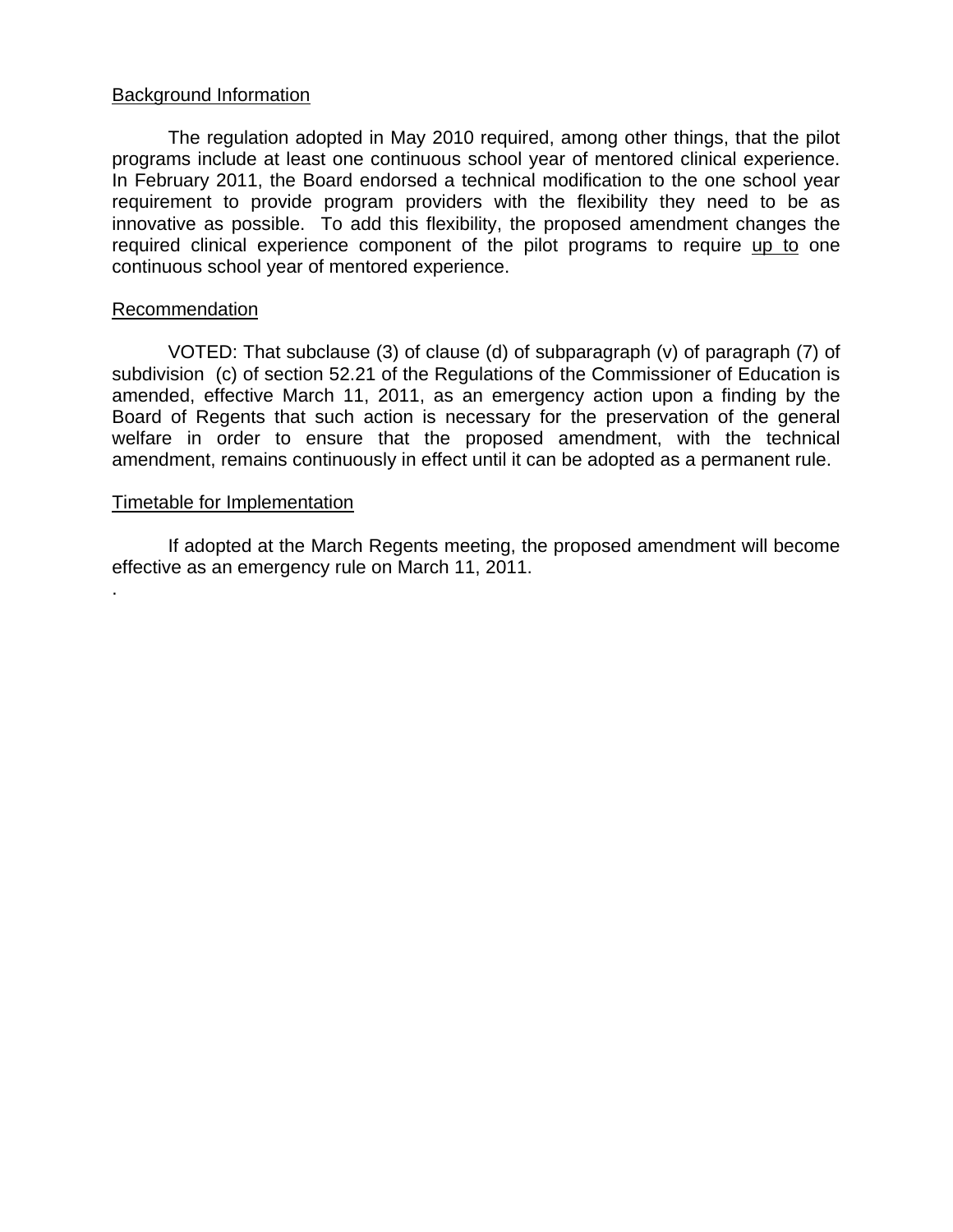#### **Attachment 1**

#### AMENDMENT OF THE REGULATIONS OF THE COMMISSIONER OF EDUCATION

Pursuant to sections 207, 208, 210, 214, 216, 224, 305, 3001, 3004 and 3006 of the Education Law

 1. Subclause (3) of clause(d) of subparagraph (v) of paragraph (7) of subdivision (c) of section 52.21 of the Regulations of the Commissioner of Education is amended, effective March 11, 2011, as follows:

(3) Clinically rich experience component. The clinical experience component of the program shall meet the following requirements:

 $(i) \ldots$ 

 $(ii)$  . . .

 $(iii)$  . . .

 (iv) Prior to assigning the candidate to a school, the institution shall enter into a written agreement with the high need school or the school district in which the high need school is located, wherein the high need school shall agree to establish a plan for [at least] up to one continuous school year of mentored clinical experience by the assigned principal-mentor for the candidate and support by a team comprised of program faculty, teachers and administrators at the high need school and the superintendent.

(v) The program shall ensure its candidates receive mentoring support during the entire period they are assigned to the school and enrolled in the program, which shall be [at least] up to one continuous school year.

 $(vi)$  . . .

 $(vii) \ldots$ 

(viii)  $\ldots$